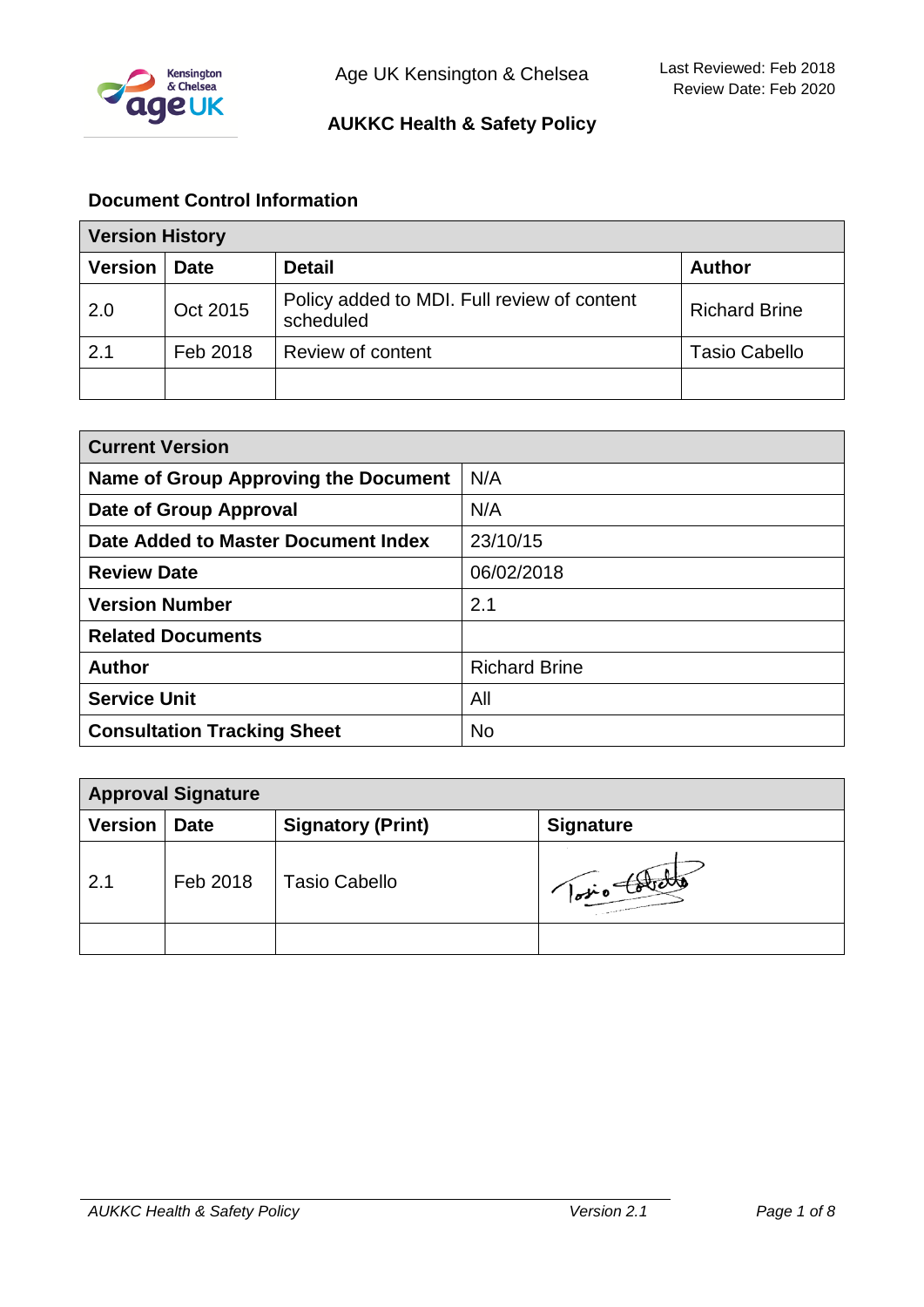

## **CONSULTATION TRACKING SHEET**

This document must be completed and accompany the document through the final ratification and authorisation process. A copy of this sheet should be included at the front of the final published policy.

## **Name of Document:** AUKKC Health & Safety Policy

| Name of person / team / committee<br>asked to provide feedback | <b>Date</b><br>feedback<br>request sent | <b>Feedback</b><br>received<br>(Y/N) | <b>Feedback</b><br>incorporated<br>into Policy (Y/N) |
|----------------------------------------------------------------|-----------------------------------------|--------------------------------------|------------------------------------------------------|
|                                                                |                                         |                                      |                                                      |
|                                                                |                                         |                                      |                                                      |
|                                                                |                                         |                                      |                                                      |
|                                                                |                                         |                                      |                                                      |
|                                                                |                                         |                                      |                                                      |
|                                                                |                                         |                                      |                                                      |
|                                                                |                                         |                                      |                                                      |

#### **Document History and Change Record**

The following are registered holders of controlled copies of this document:

| <b>Position</b>                              | <b>Version</b> |
|----------------------------------------------|----------------|
| Business Manager (Management Representative) | 2.0            |
|                                              |                |

| <b>Amendment History</b> |             |                                    |                      |
|--------------------------|-------------|------------------------------------|----------------------|
| <b>Version</b>           | <b>Date</b> | Amendment                          | <b>Approved By</b>   |
| -2.0                     | Oct 2015    | Document control information added | <b>Richard Brine</b> |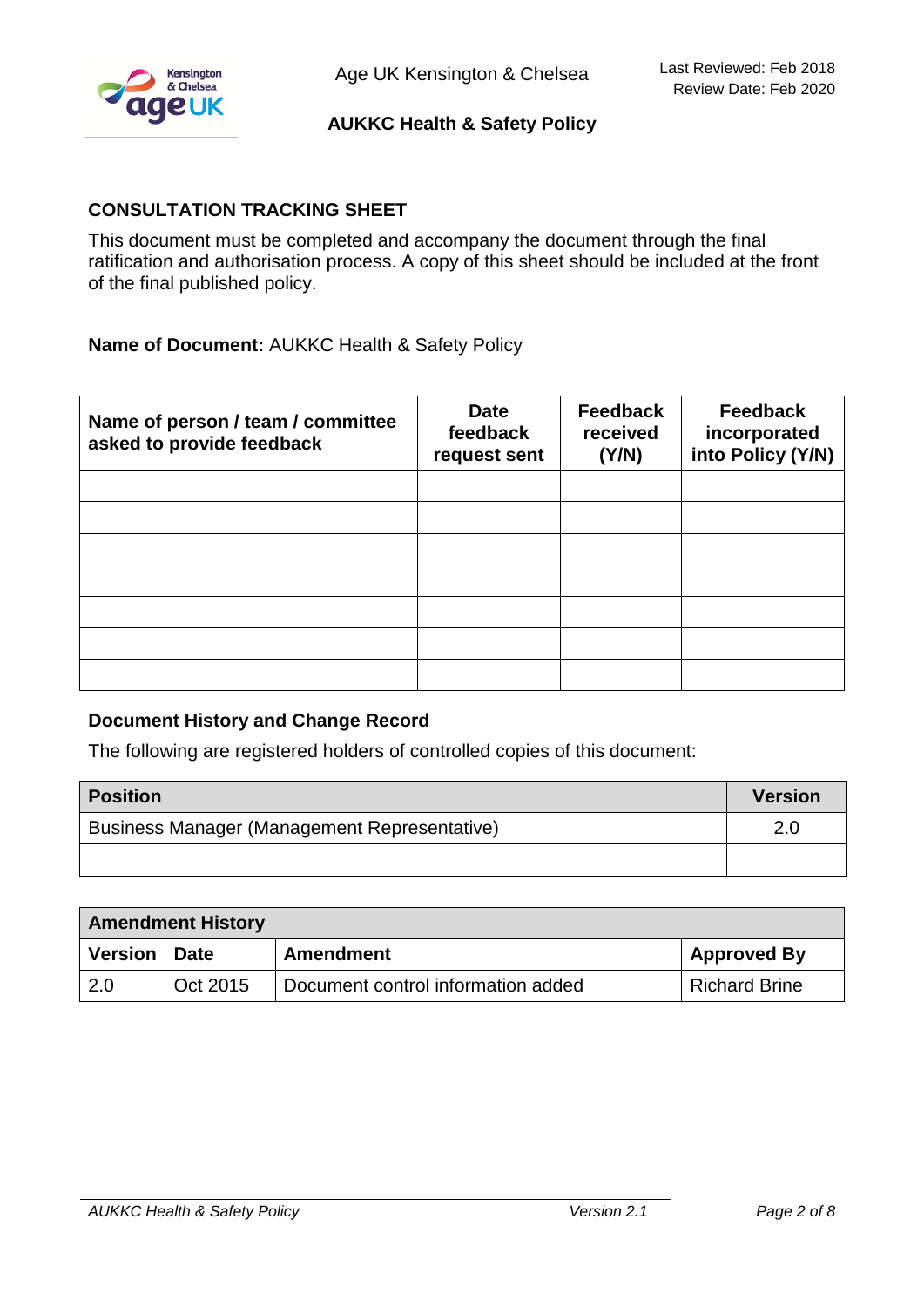

Age UK Kensington & Chelsea

**AUKKC Health & Safety Policy**

# **Health & Safety Policy**

## **STATEMENT OF INTENT**

Age UK Kensington & Chelsea aims to provide a safe and healthy working environment and to introduce safe work systems for its employees, users and volunteers. All reasonable steps will be taken to fulfil these responsibilities within the framework of the Health and Safety at Work Act 1974 and Regulations made under this legislation.

The Quality, Performance and Development subcommittee is responsible to the Board of Trustees for the monitoring and implementation of this policy and nominates a member/s of staff to report to senior managers and the board on issues of Health and Safety. The Business Manager, The nominated person is responsible for implementing the Health and Safety Policy.

As an employer, Age UK Kensington and Chelsea recognises its obligation under this policy to provide suitable equipment, training, information and supervision on health and safety issues. Age UK Kensington and Chelsea employees and volunteers are expected to co-operate with the Management Committee and the designated member/s of staff in the operation of this policy and the achievement of its aims.

The health and safety training needs of employees will be identified and its delivery is intended to ensure that everyone is aware of their responsibilities for health and safety at work. Employees and volunteers have a duty to take reasonable care not to harm others and to safeguard themselves. This obligation extends to the reporting of relevant information on health and safety matters to the relevant member of staff.

An accident record book will be kept in the office and all incidents happening on the premises or arising in the course of work outside of the office, which involve actual or potential injury to self or others should be recorded as soon as possible following the incident.

The Quality, Performance & Development Committee meets regularly to review incidents and will present a health and safety report, including a record of incidents, to the Board of Trustees twice yearly.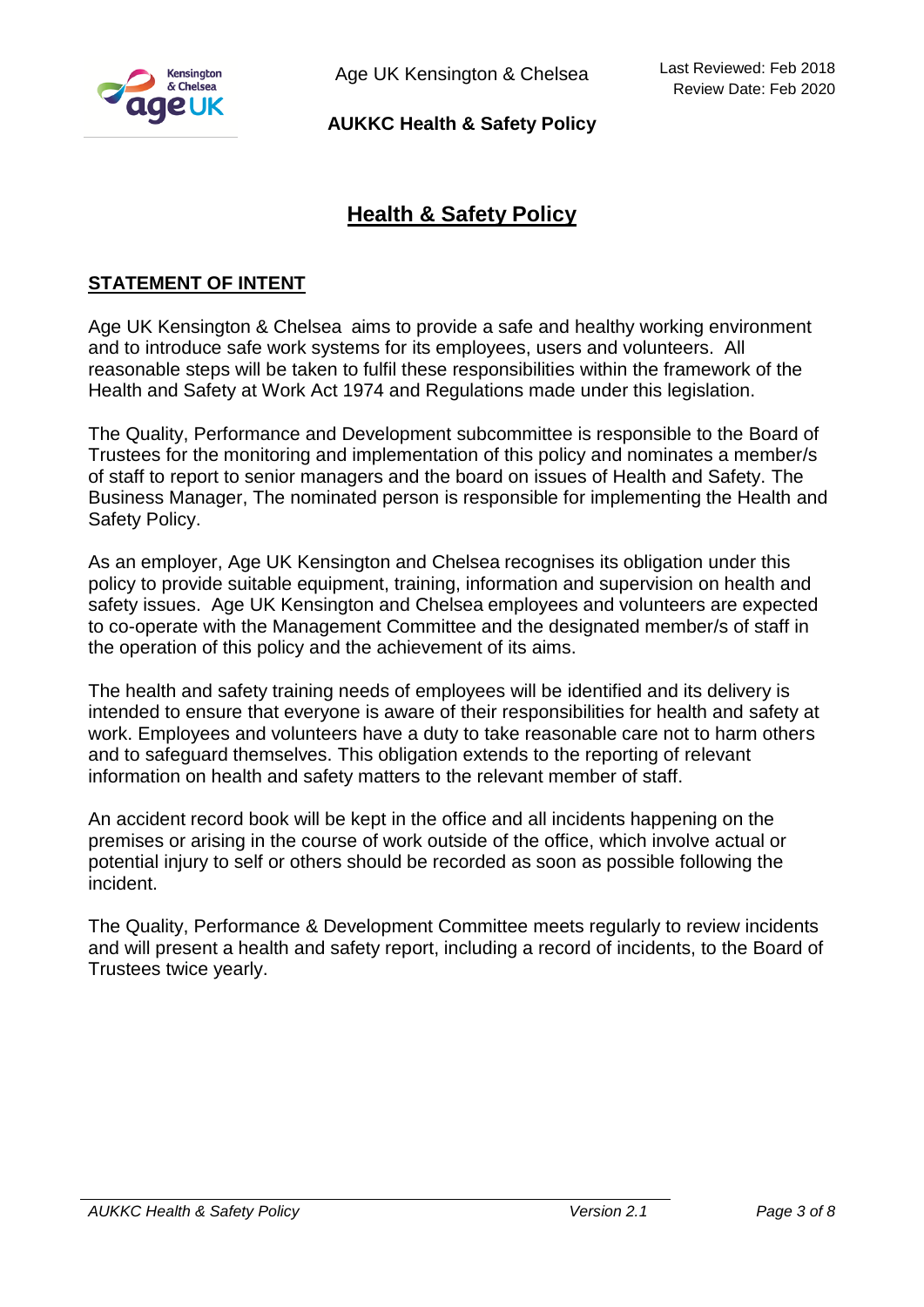

## **PROCEDURES**

#### Accidents and potentially violent incidents

A first-aid box, properly equipped, will be kept on the premises. A member of staff will be designated to handle first aid requirements.

A set of emergency numbers will be prominently displayed.

Violence or the threat of violence is always unacceptable. Certain circumstances may lead to the police being called.

#### Illness

Staff will be expected to maintain Age UK Kensington & Chelsea premises as clean and safe places to work by following good hygiene practice and by following medical advice in the case of infectious diseases.

Procedures to be followed in the case of illness and its notification are detailed in the contract of employment.

#### Fire

Age UK Kensington & Chelsea will follow the fire regulations and comply with any drills arranged by the landlords/managing agents of any premises which they occupy. The designated member of staff has a duty to identify and minimise risk, and ensure that all staff are aware of fire safety procedures.

#### Hazardous Substances

The Health and Safety Representative will ensure that any handling, use, storage and transport of hazardous substances is as safe as possible by substitution, setting and layout (including isolation), personal protection, training, information, supervision, personal hygiene and good housekeeping.

#### Office Conditions and Staff Welfare

All equipment acquired by Age UK Kensington & Chelsea for use by its staff or volunteers should be bought with due regard for its intrinsic safety and all equipment will be kept in a good state of repair.

In the use of VDU equipment, for example, due attention should also be paid to safe working practice by adequate respite (ten minutes of different activity after every hour's work before a VDU screen), and by the monitoring and control of harmful emissions.

Age UK Kensington & Chelsea will provide an acceptable working environment by ensuring adequate ventilation, heating, lighting, access and working space and by limiting the amount of noise to which the premises are subjected.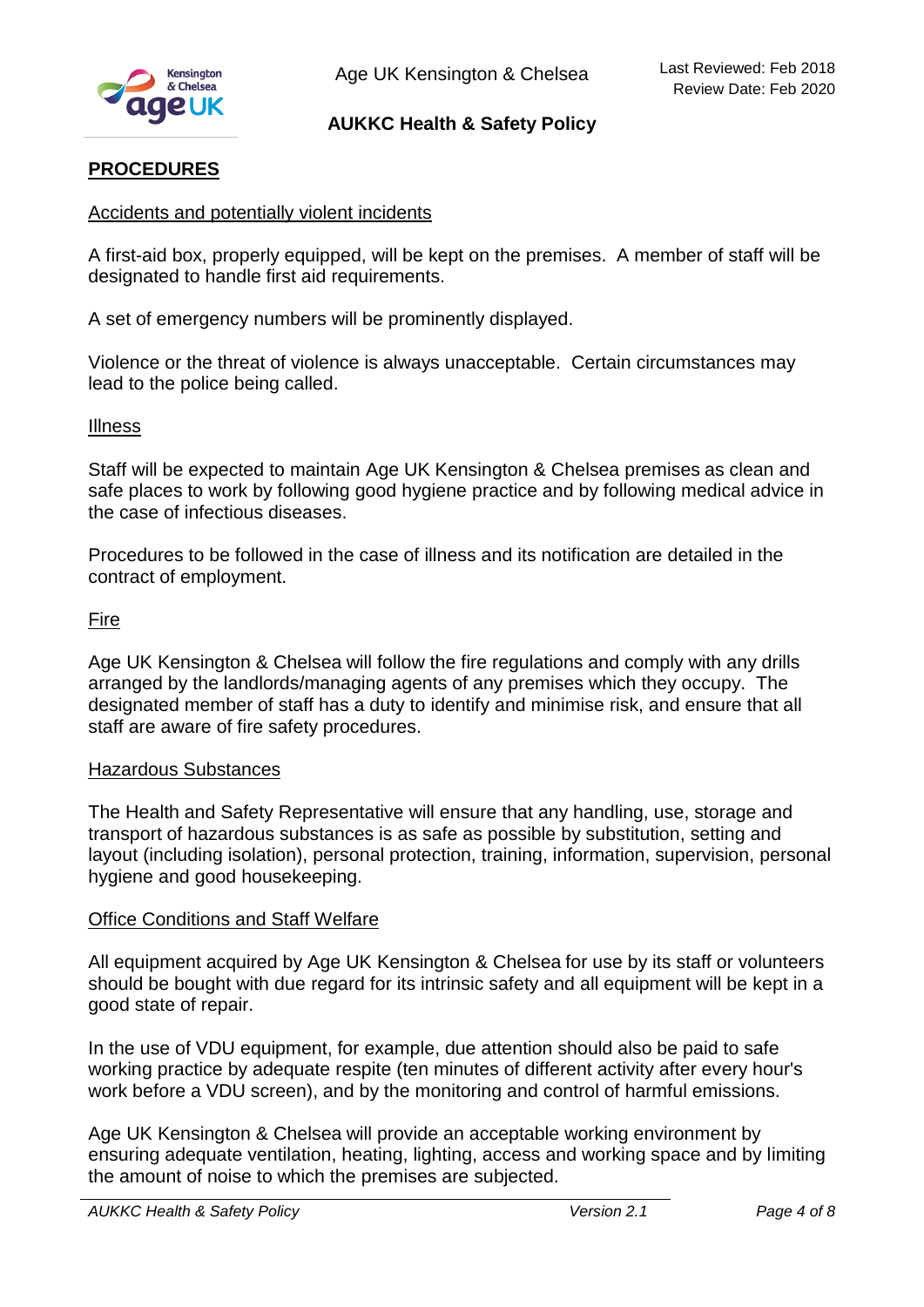

### Lifting and Wheelchair Use

Due care should be exercised in the lifting of heavy weights by using proper lifting methods and wearing appropriate protective clothing. Lifting people is not appropriate except in emergencies or as approved of during training.

Training in wheelchair pushing will be offered to staff and volunteers.

#### Home Visiting

Due sensitivity must be exercised. Nevertheless information about the person's diet (at least one hot meal a day), how adequately the room is heated, and whether there is damp or draughts may be gathered easily in the course of a normal visit or two.

Risk assessment should be carried out to identify those risks that potentially could cause harm. Conditions in the home that may be dangerous and that visitors should be aware of:

Uneven or slippery floors Worn or torn lino/carpets Bad lighting **Bad lighting Absence of bedside lights** Lack of grips in toilets and bathrooms Power meter out of reach Unsafe window sashes and catches Shelves out of reach Beds/chairs too low

| Unguarded fires                                                | Candles beside the bed  |  |
|----------------------------------------------------------------|-------------------------|--|
| Careless or bedtime smoking                                    | Smoking chimneys        |  |
| Inappropriate fire lighting                                    | Mirrors over open fires |  |
| Airers near source of flame                                    | Old hot water bottles   |  |
| Smoking or smelly oil heaters                                  |                         |  |
| Unsafe storage of combustible materials                        |                         |  |
| Cooking on inappropriate installations or appliances           |                         |  |
| Oil heaters in draughts or places where they may be overturned |                         |  |
| Unsafe projection of pot handles                               |                         |  |
| Kettles/saucepans with heat conducting handles                 |                         |  |

Medicines in unlabelled/wrongly labelled containers Incorrect dosage Unsafe storage of household chemicals Storage of unwanted medication

No ventilation

Warn or frayed flex Cracked plugs Overloaded plugs November 2012

Loose gas taps **Blocked** gas fires Smell of gas **Rubber gas pipes** Rubber gas pipes

Old electric blankets Electric appliances in bathrooms Unsafe flex joins **Crackling power points** 

*AUKKC Health & Safety Policy Version 2.1 Page 5 of 8*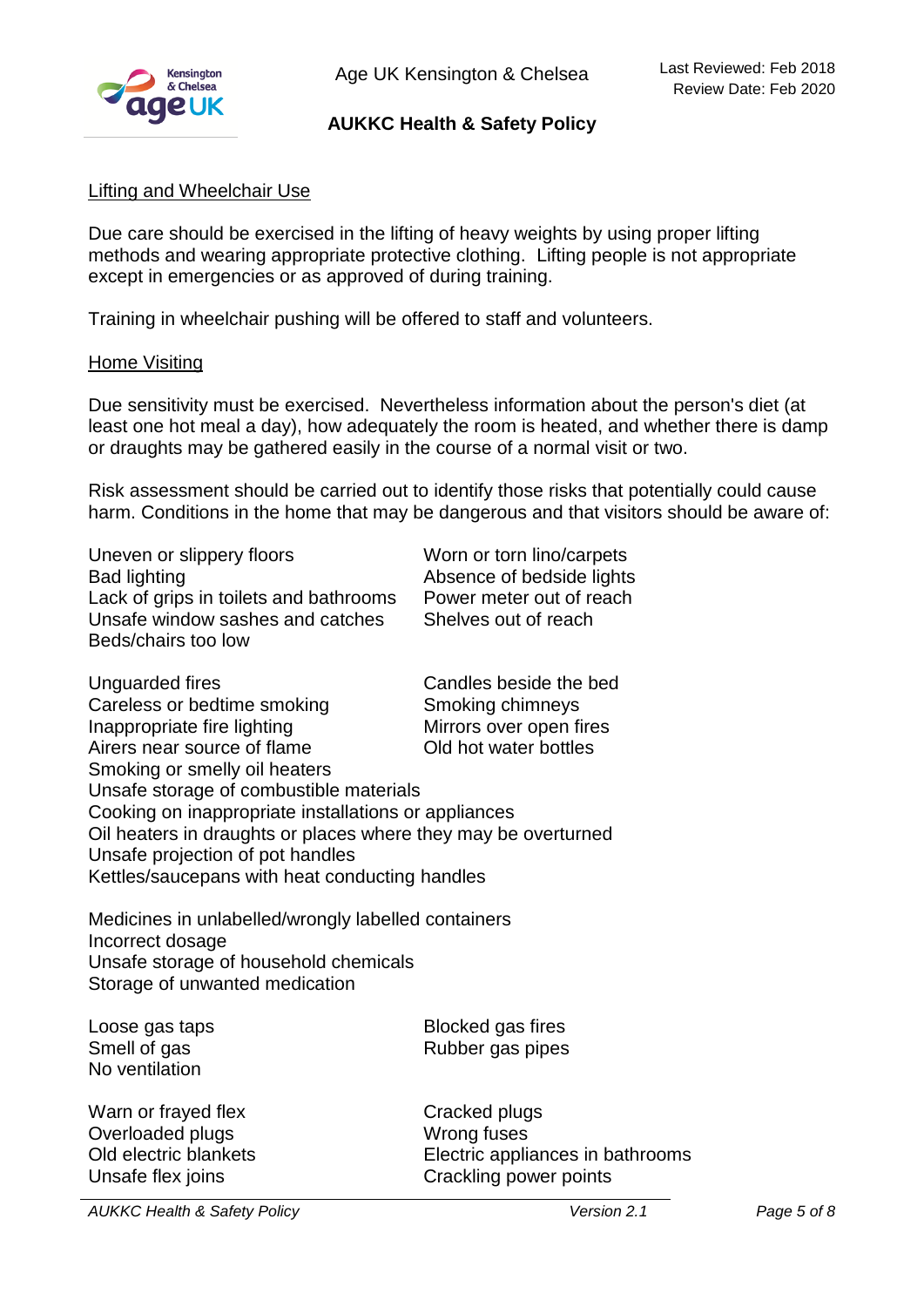

Age UK Kensington & Chelsea

## **AUKKC Health & Safety Policy**

The user should be encouraged to control visitors to their home by promoting the doorstoppers campaign.

Pensions, private papers, and valuables should not be left in sight.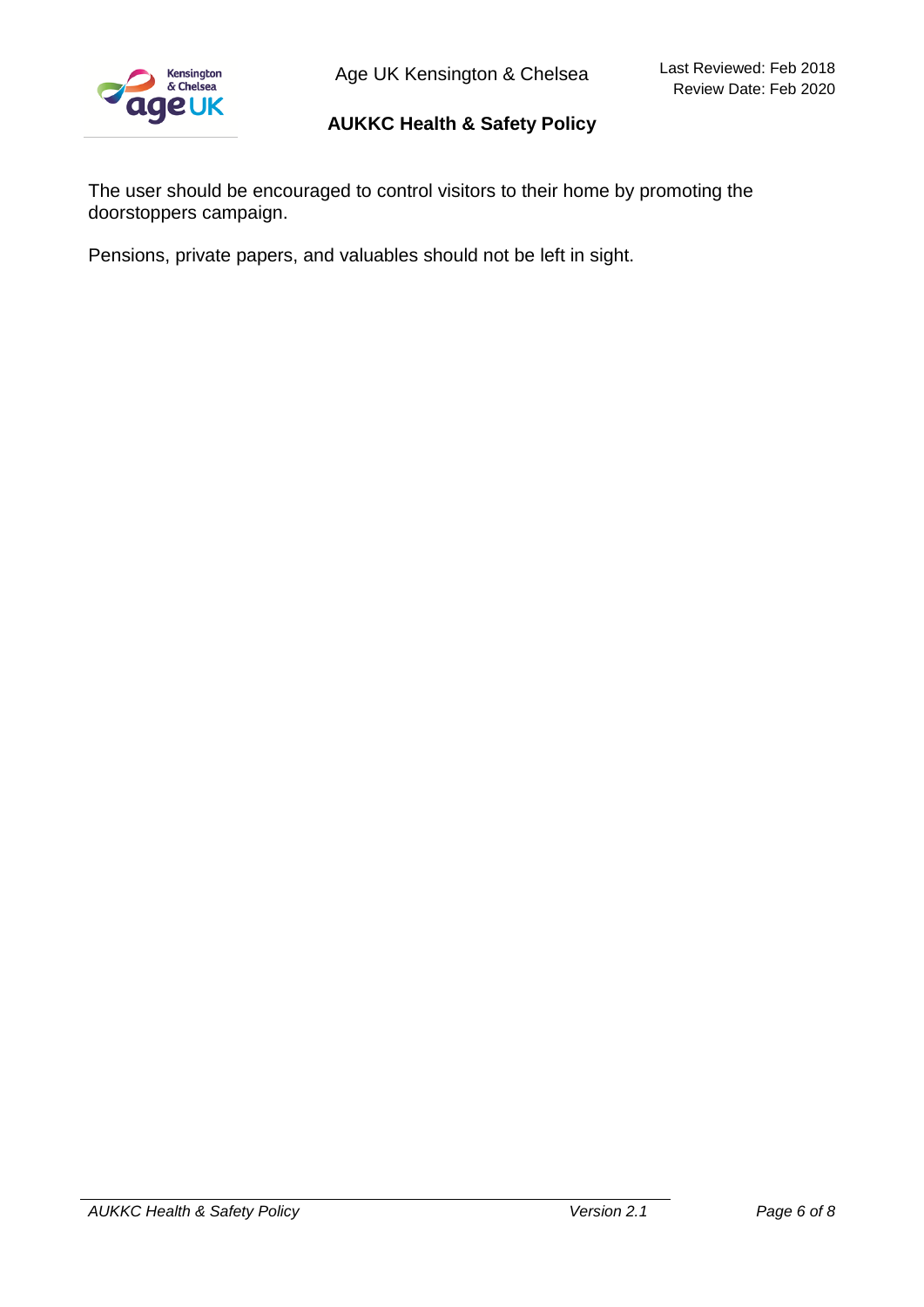

Age UK Kensington & Chelsea

## **AUKKC Health & Safety Policy**

# **Age UK Kensington & Chelsea Practical Help and Gardening**

# **Health & Safety Guidelines**

This is a supplement to Age UK Kensington and Chelsea's Health & Safety Policy.

**We recommend that all volunteers and staff involved in gardening activities ask their GPs about a tetanus injection as a precaution against infection in case of injury.**

## **Equipment**

- First Aid kit carried on all tasks and knowledge of how to use the items.
- Always wear the protective clothing and safety equipment required, for example, gloves, goggles provided (available in the office).
- Use only the correct tools required to do the job.
- Do not use equipment for work for which it is not intended, or if you are not trained or experienced in using it.
- Do not use power tools apart from electric drills or other simple electric tools like screwdrivers or basic mowers. Theses tools should only be used if you are an experienced user, the manufacturer's instructions are followed and the tools well maintained.
- Electric tools should only be used in the right environment, for example, not in the rain.
- Use a circuit breaker (available in the office) when using electric tools.
- Always use a pipe and cable detector before drilling into a wall.
- Ensure your tools are well maintained, and report any faults/repairs needed on tools borrowed from the office.
- Do not leave your tools lying around where others may trip over them.

#### **Stepladders**

- For any task that requires climbing, ONLY use stepladders. You are not insured to use other types of ladders. Do not use chairs, tables or other means.
- Always check stepladders for faults, missing or damaged feet or broken treads.
- Ensure that the stepladder is properly opened and clipped into position before use. Follow the manufacturer's instructions.
- Always ensure that someone else is around while you are using a ladder in case of a fall.
- Never overstretch from a ladder
- Never climb on chairs to do a job.